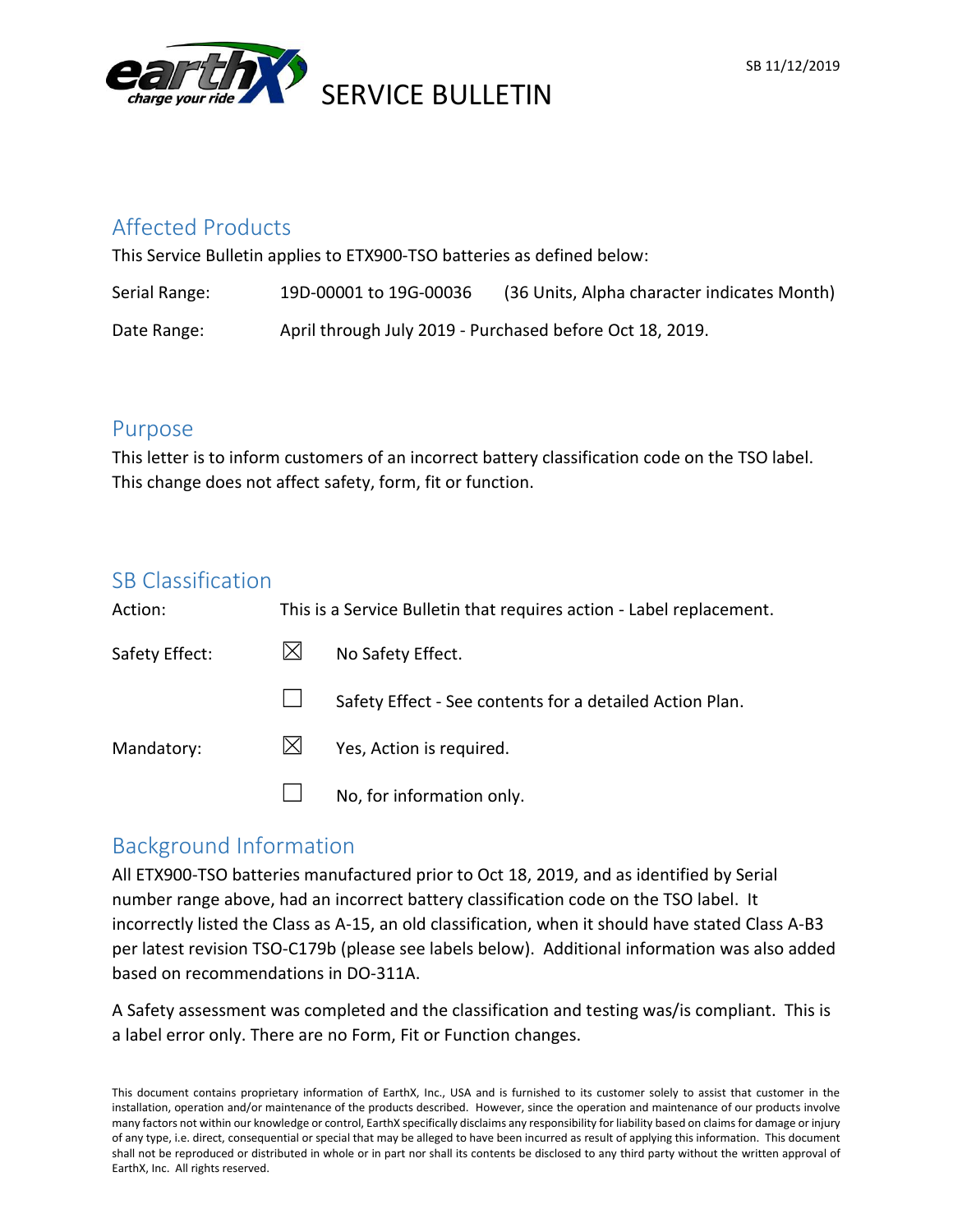| <b>earthy</b>                  |  |
|--------------------------------|--|
| ETX900-TSO-Rev x               |  |
| TSO-C179b-CLASS A-15           |  |
| Serial #: xxx-xxxxx            |  |
| Date of Manufacture: x/xx/xxxx |  |
| BMS Part # Rev: BMS DR RevX    |  |
| Firmware Rev: VX.XXC           |  |
| DAL C (Major)                  |  |
|                                |  |

#### **Old Label**



#### **New Label (Install)**

This document contains proprietary information of EarthX, Inc., USA and is furnished to its customer solely to assist that customer in the installation, operation and/or maintenance of the products described. However, since the operation and maintenance of our products involve many factors not within our knowledge or control, EarthX specifically disclaims any responsibility for liability based on claims for damage or injury of any type, i.e. direct, consequential or special that may be alleged to have been incurred as result of applying this information. This document shall not be reproduced or distributed in whole or in part nor shall its contents be disclosed to any third party without the written approval of EarthX, Inc. All rights reserved.